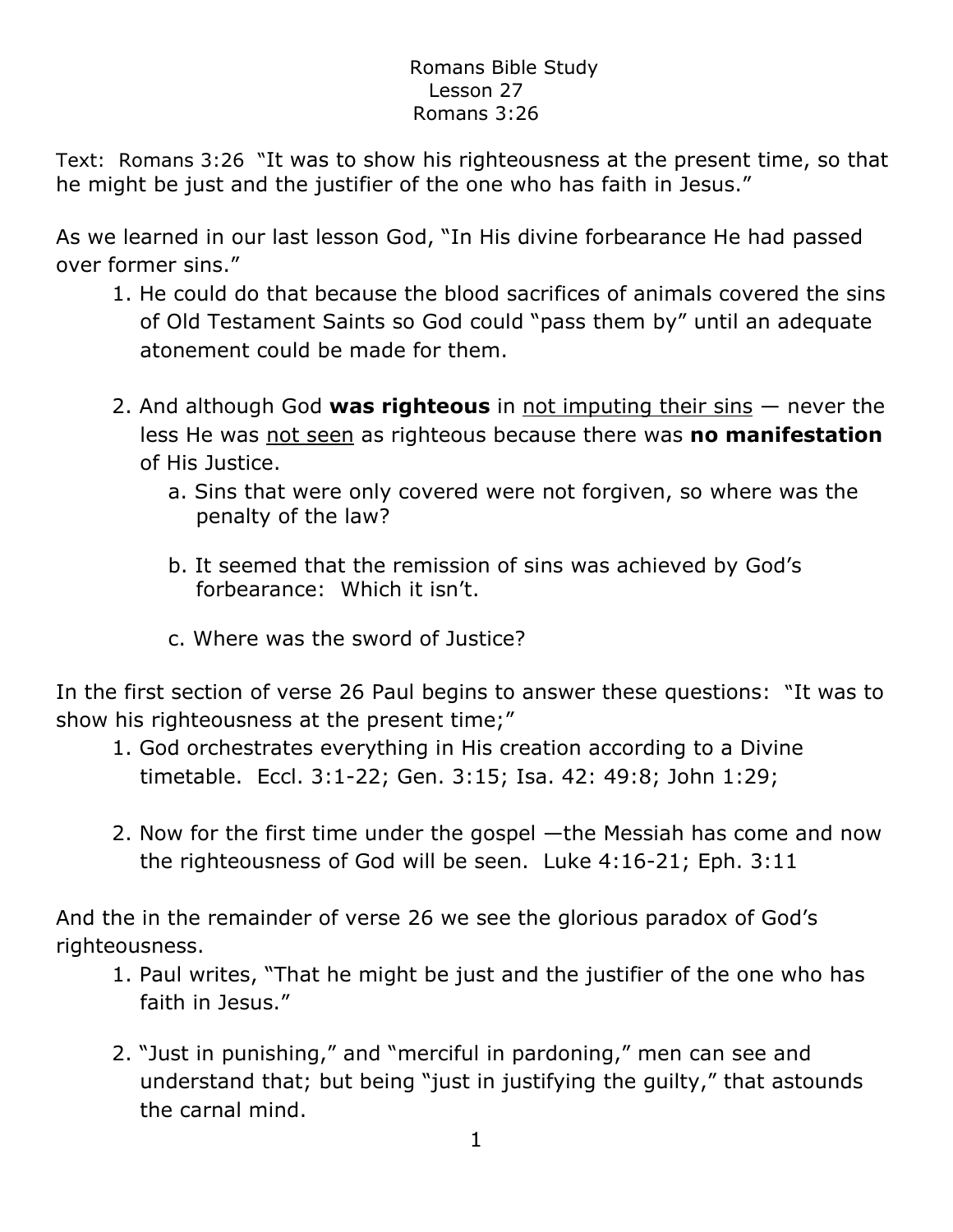- 2. The propitiation through faith in Christ's blood resolves the paradox and harmonizes being, "just in justifying the guilty." 2 Cor 5:21
- 3. For in that "God hath made Him to be sin for us who knew no sin," justice has full satisfaction; and in that "we are made the righteousness of God in Him," we see undeserved mercy man could never understand.

It's also important to note that the word "Just" in our text **does not mean** benevolent, or merciful, although it may sometimes have that meaning. Matt. 1:19; John 17:25;

- 1. But here it refers to the fact that God had **retained the integrity** of his character as a moral governor; that he had shown a due regard to his Law, and to the penalty of the Law by his plan of salvation.
- 2. If God forgave sinners without an atonement, His justice would be sacrificed and abandoned. Plus, the law would cease to have any terrors for the guilty, and its penalty would be nullified.
- 3. But in the plan of salvation He has shown a regard to the Law by appointing His Son to be a substitute in place of sinners. Ps. 69:9; Heb. 2:9; 1 Peter 3:18;
	- a. And although He didn't endure the Law's precise penalty (His sufferings were *not eternal* nor were they attended with *remorse of conscience*, or by *despair*, which are the proper penalty of the Law) He did however, endure so much **as to accomplish the same ends** as if those who are saved by him had been doomed to eternal death. John 19:30; Heb. 9:22
	- 4. And by the crucifixion of His Son God demonstrated that His Law could not be violated without **introducing suffering**; and that it could not be broken with impunity.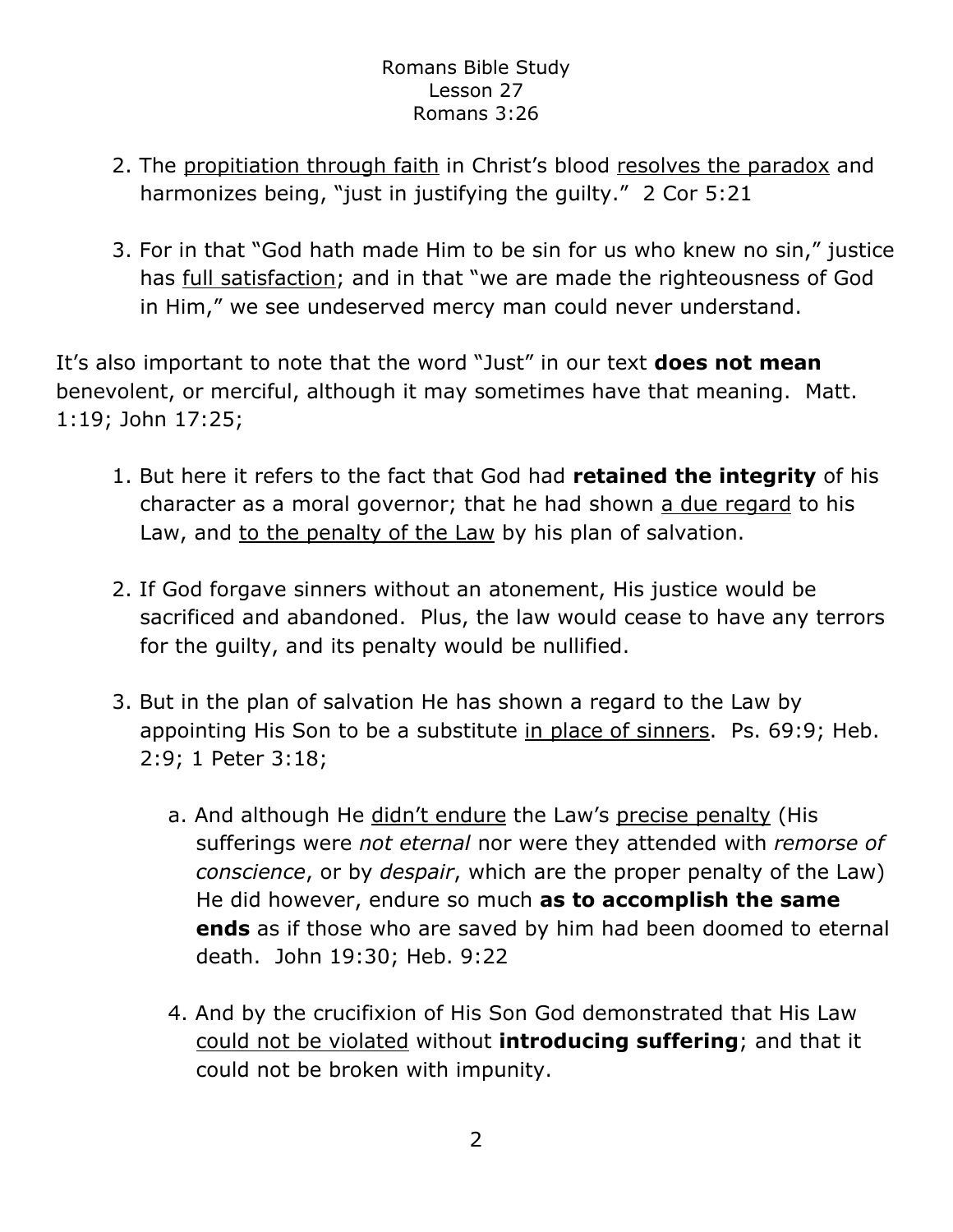He showed that he had so great a regard for it, that he would not pardon one sinner **without an atonement**. And thus he secured the proper honor to his character as a lover of his Law, a hater of sin, and a just God.

In the cross God has shown that if sinners do not avail themselves of the offer of pardon by Jesus Christ, they **must experience** in their own souls forever the pains which this substitute for sinners endured in behalf of people on the cross. Matt. 25:46; Heb. 10:29; 1 John 5:10-12;

- 1. Thus, no principle of justice has been abandoned; no warnings have been modified; no claim of his Law has been let down; and no injustice has been done by allowing the guilty to escape.
- 2. He is, in all this great transaction, a just moral governor, as just to his Law, to himself, to his Son, to the universe, when he pardons, as he is when he sends the incorrigible sinner down to hell. Rev. 20:11-15;
- 3. A full compensation, an equivalent, has been provided by the sufferings of the Savior in the sinner's stead, so the sinner may be pardoned. Isa. 53:5; Gal. 1:4; Rev. 1:5;

Next our text says, "He might be just" and "The Justifier."

- 1. Please note that while pardoning, and treating the ill-deserving as if they were innocent, he can **retain his pure and holy** character.
	- a. Even when treating the guilty with favor, God isn't implying that He's OK with guilt and pollution — He has expressed his abhorrence of sin in the atonement!
	- b. And admitting them to friendship and heaven doesn't show that He approves of their past conduct and character — because He demonstrated His hatred for sin by giving his Son up to a shameful death for them.